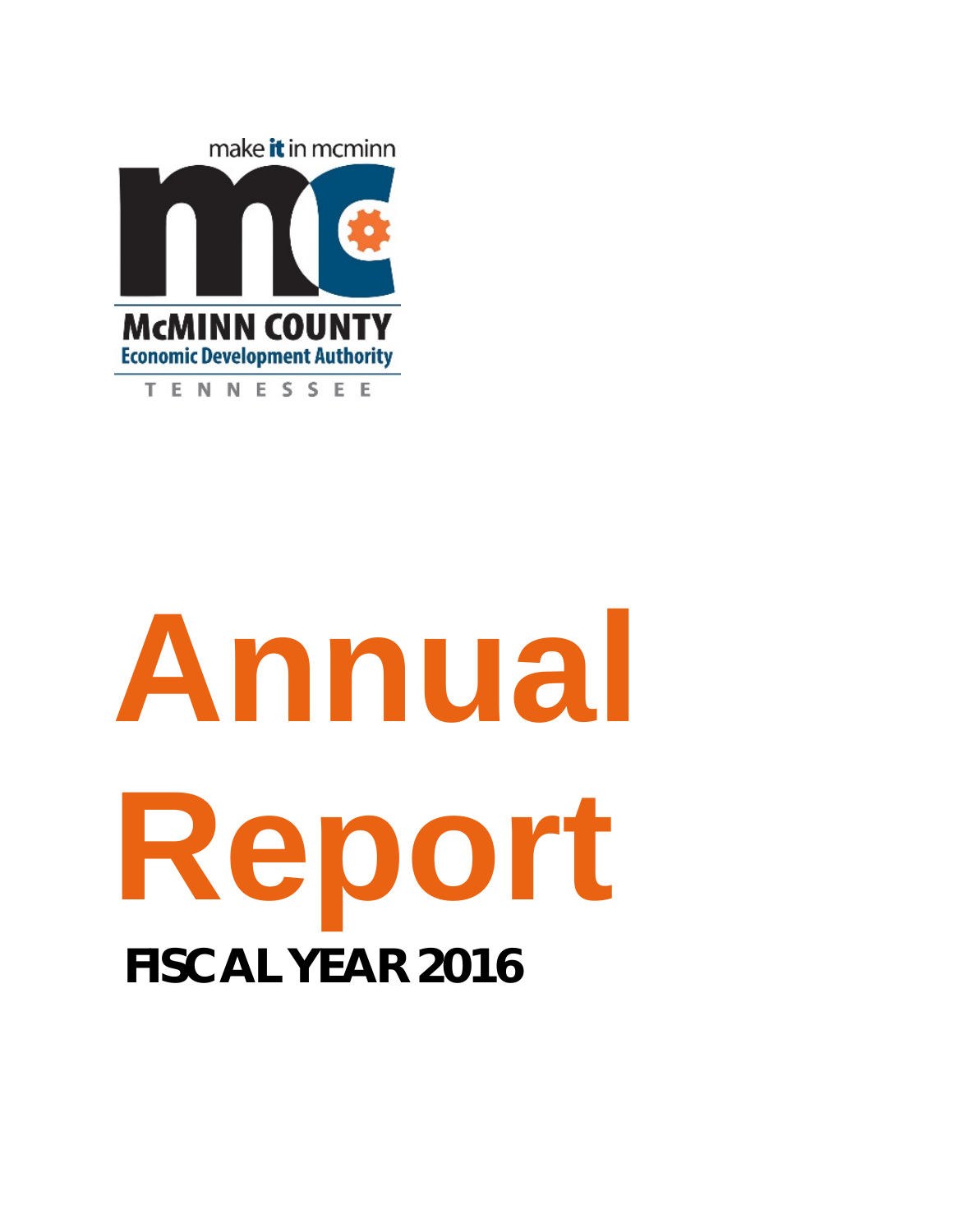**This Page Intentionally Left Blank**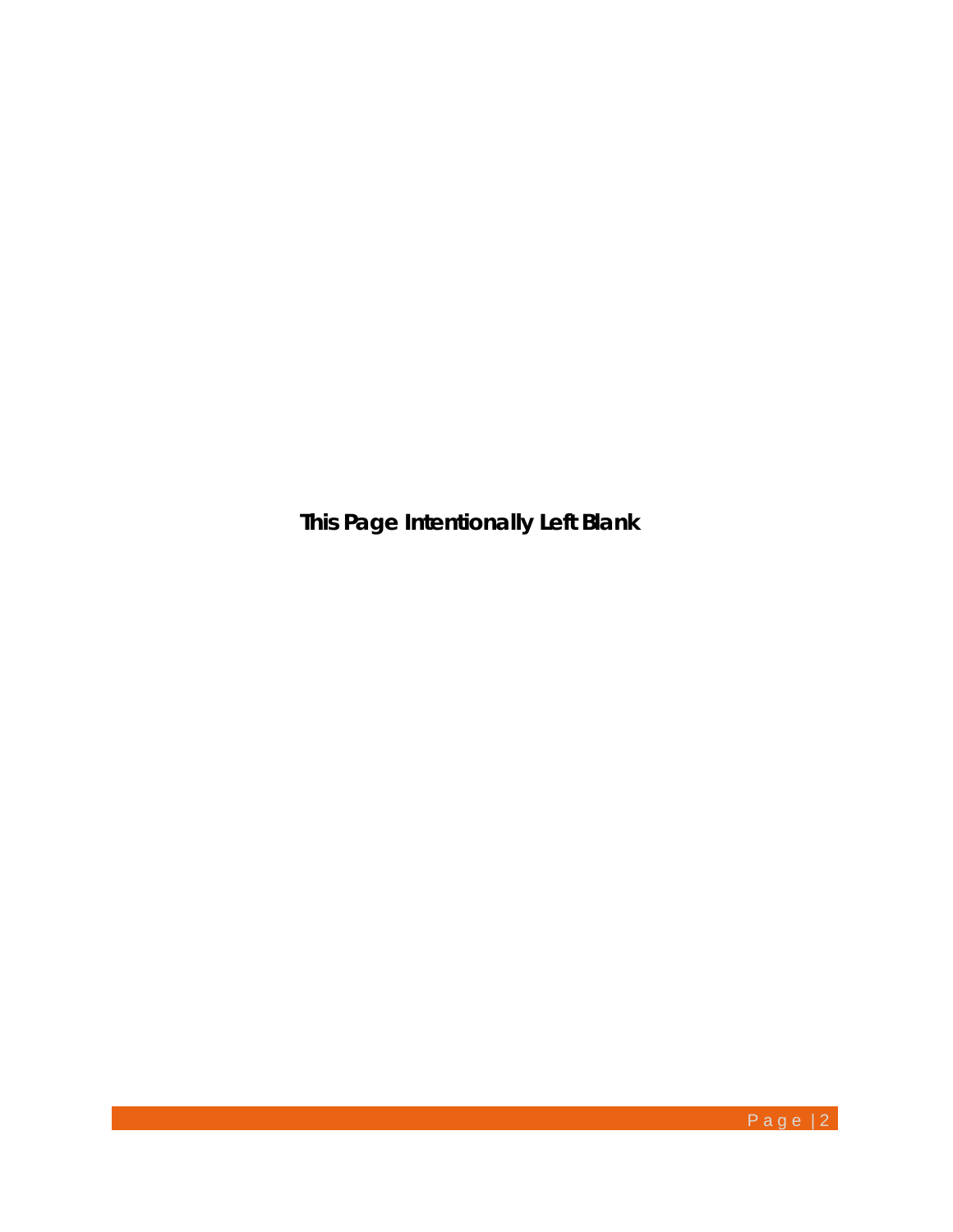## **Table of Contents**

## **Contents**

| <b>Achievements/Activities</b>                                                 |    |
|--------------------------------------------------------------------------------|----|
| Business Recruitment, Expansion & Retention _________________________________6 |    |
|                                                                                | 10 |
|                                                                                |    |
|                                                                                |    |
|                                                                                |    |
|                                                                                | 18 |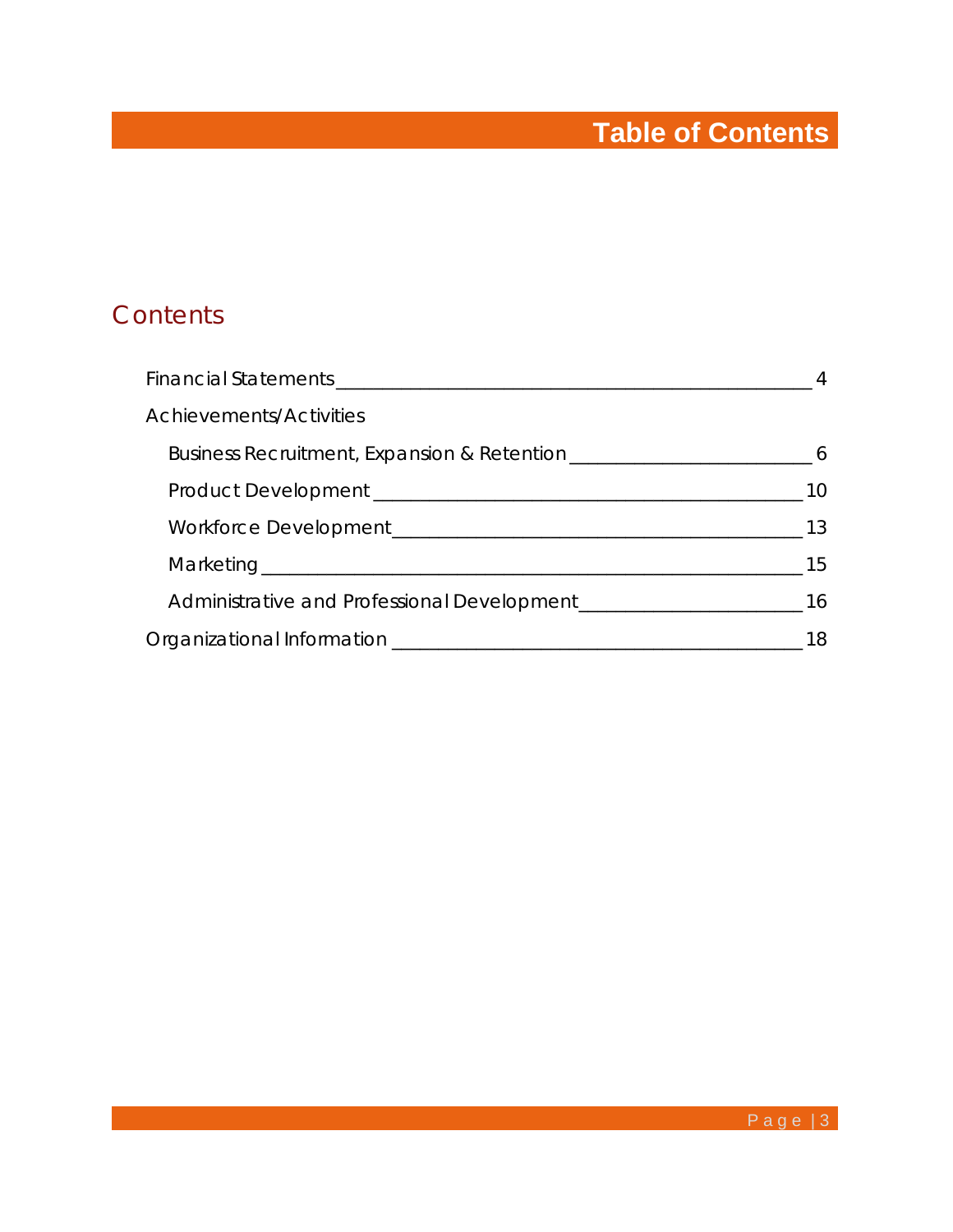## **Financial Statements**

#### Financial

An audit of the financial records by Ingram, Overholt, and Bean, P.C. for fiscal year 2016 has been completed and filed with the State of Tennessee Comptroller's Office. There were no findings in the financial audit. Copies of the complete financial statements and auditors' report and notes are available on our website at http://makeitinmcminn.org/about-us/reports-presentations.

#### **Statement of Net Position Fiscal Year Ending June 30, 2016**

| <b>Assets and Deferred Outflows of Resources</b>             |               |               |
|--------------------------------------------------------------|---------------|---------------|
| <b>Current Assets:</b>                                       |               |               |
| Cash and Cash Equivalents                                    | \$<br>199,756 |               |
| <b>Accounts Receivable</b>                                   | 7,425         |               |
| Prepaid Insurance                                            | 3,244         |               |
| <b>Total Current Assets</b>                                  |               | \$<br>210,425 |
|                                                              |               |               |
| Capital Assets, net                                          |               | 16,674        |
|                                                              |               |               |
| Non-depreciable Property Held for Resale:                    |               |               |
| Mt. Verd Industrial Park                                     | 1,335,533     |               |
| Athens I-75 Industrial Park                                  | 1,821,669     |               |
| North Etowah Industrial Park                                 | 457,154       |               |
| Total Non-Depreciable Property Held for Resale               |               | 3,614,356     |
| <b>Total Assets</b>                                          |               | 3,841,455     |
|                                                              |               |               |
| Deferred Outflows of Resources - Pension Deferrals           |               | 37,072        |
|                                                              |               |               |
| Liabilities, Deferred Inflows of Resources and Net Position: |               |               |
| <b>Current Liabilities:</b>                                  |               |               |
| <b>Accounts Payable</b>                                      | 272           |               |
| Due to Employees                                             | 197           |               |
| Pension Contributions Payable                                | 1,250         |               |
| Net Pension Liability                                        | 24,806        |               |
| <b>Total Current Liabilities</b>                             |               | 26,525        |
|                                                              |               |               |
| Deferred Inflows of Resources:                               |               | 0             |
|                                                              |               |               |
| Net Position:                                                |               |               |
| Net Investment in Capital Assets                             |               | 16,674        |
| Unrestricted                                                 |               | 154,416       |
| Restricted                                                   |               | 3,680,912     |
| <b>Total Net Position</b>                                    |               | \$3,852,002   |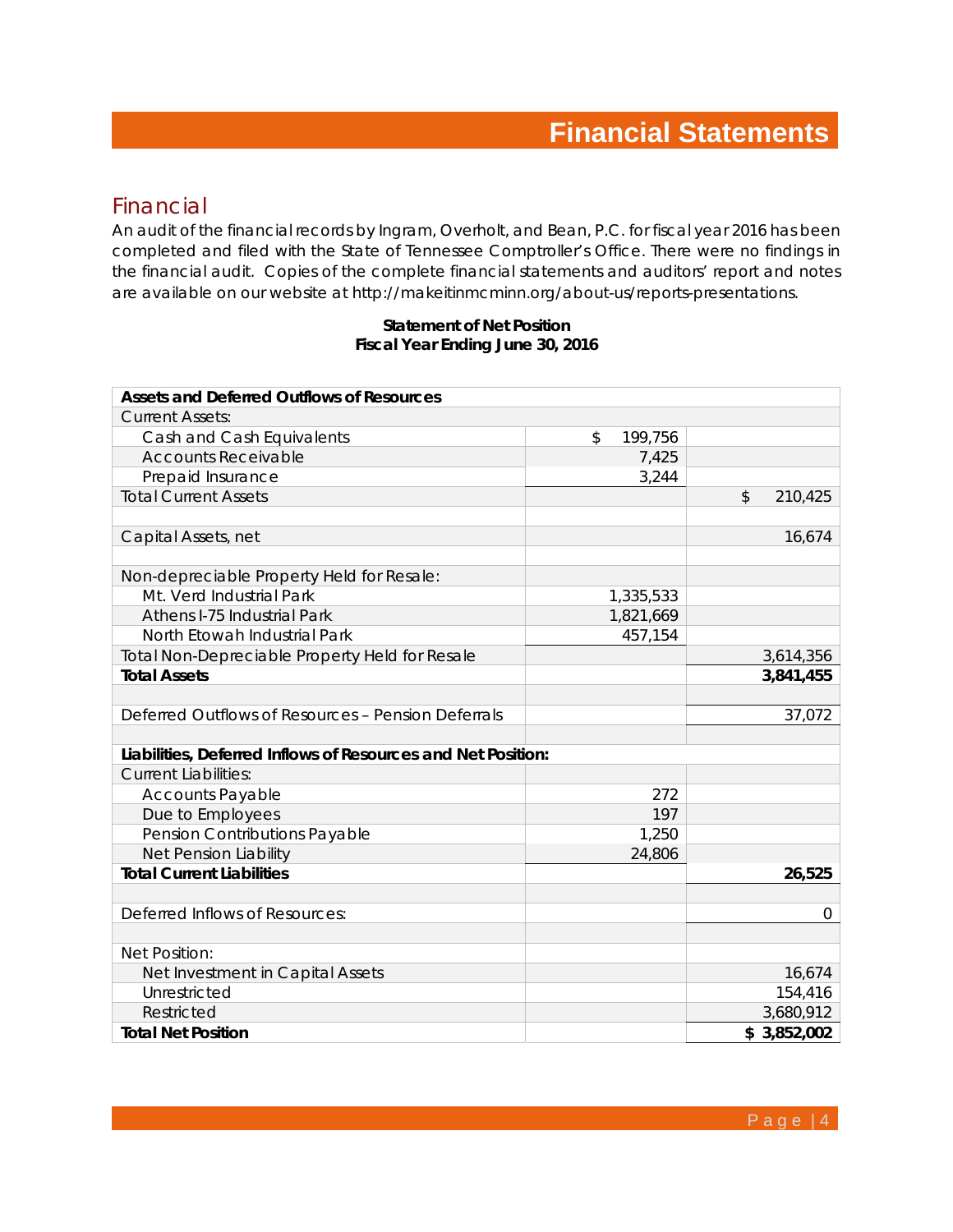#### **Statement of Support, Revenue Expenses, and Change in Net Position Fiscal Year Ending June 30, 2016**

| <b>Operating Support and Revenue:</b>       |                                    |
|---------------------------------------------|------------------------------------|
| <b>Athens Utilities Board</b>               | \$<br>61,000                       |
| City of Athens                              | 35,000                             |
| City of Etowah                              | 5,000                              |
| <b>Etowah Utilities Board</b>               | 20,000                             |
| <b>McMinn County</b>                        | 65,000                             |
| <b>General Membership</b>                   | 23,150                             |
| Partners for Progress                       | 24,500                             |
| Industrial Development Bond Board of McMinn | 0                                  |
| Grants:                                     |                                    |
| <b>TN Three Star</b>                        | 7,417                              |
| <b>TVA</b>                                  | 11,000                             |
| Miscellaneous                               | 4,358                              |
| <b>Total Operating Support and Revenues</b> | \$256,425                          |
|                                             |                                    |
| <b>Operating Expenses:</b>                  |                                    |
| Communications                              | $\boldsymbol{\mathsf{S}}$<br>3,205 |
| Salaries                                    | 115,934                            |
| Payroll taxes/fringe benefits               | 18,200                             |
| <b>Business Insurance</b>                   | 3,975                              |
| Office Supplies and Printing                | 4,650                              |
| Marketing                                   | 3,550                              |
| Retirement                                  | 9,132                              |
| <b>Dues and Subscriptions</b>               | 3,404                              |
| Telephone and Internet                      | 3,003                              |
| <b>Professional Fees</b>                    | 8,621                              |
| Insurance - Industrial Parks                | 6,159                              |
| Salute to Industry                          | 5,515                              |
| Meetings                                    | 2,253                              |
| Three Star                                  | 6,950                              |
| <b>Travel and Business Development</b>      | 10,005                             |
| Auto and Local Travel                       | 4,133                              |
| Depreciation                                | 2,020                              |
| Miscellaneous                               | 998                                |
| <b>Total Operating Expenses</b>             | \$211,707                          |
|                                             |                                    |
| Non-Operating Revenue (Expense)             |                                    |
| Interest Earned                             | $\updownarrow$<br>19               |
| <b>Change in Net Position</b>               | \$<br>44,737                       |
|                                             |                                    |
| Net Position - Beginning of Year            | 3,807,265                          |
| Net Position - End of Year                  | 3,852,002                          |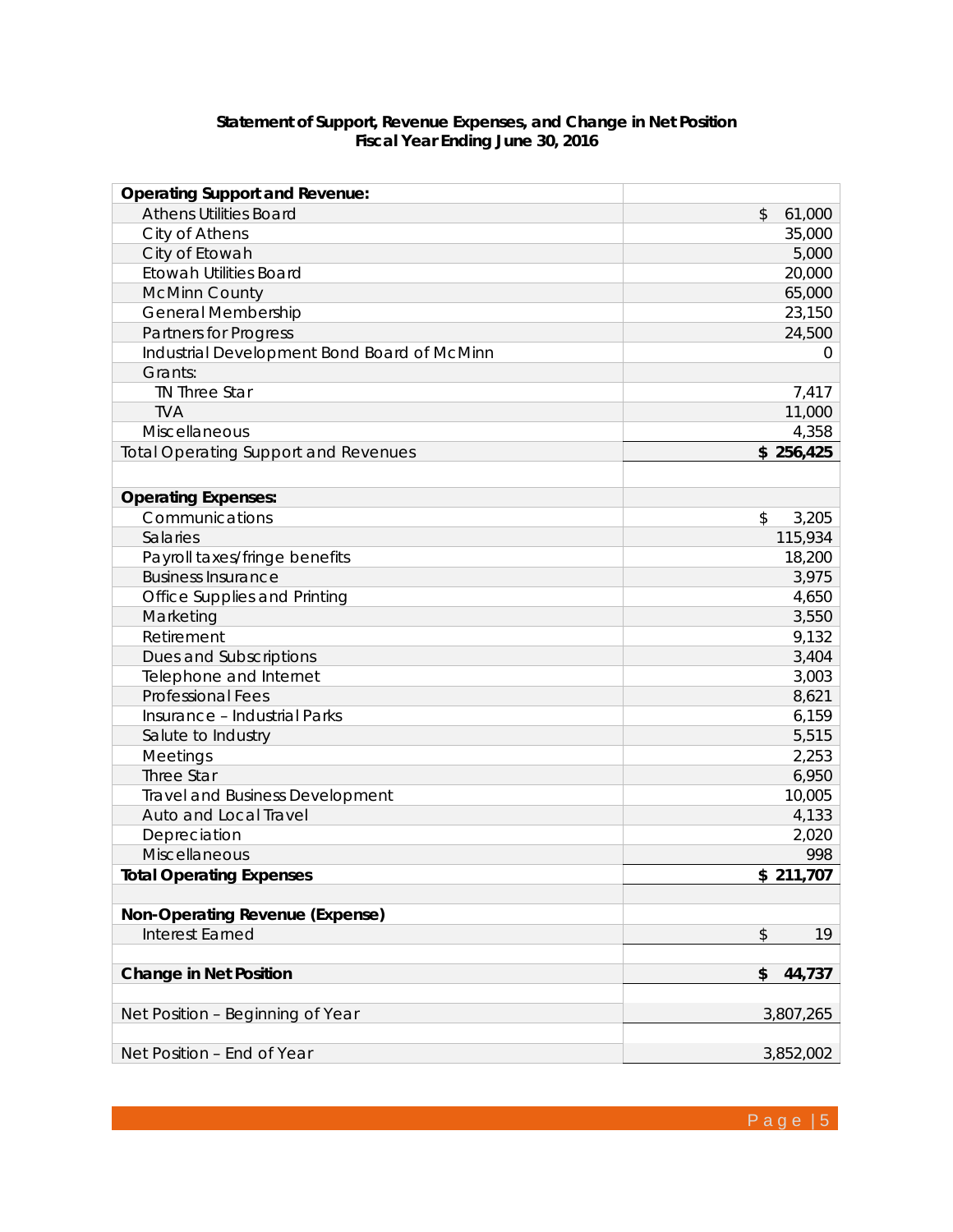## **Achievements & Activities**

#### Achievements & Activities

The McMinn County Economic Development Authority earned the prestigious 2016 Mac Conway Award for one of the nation's top 10 Best to Invest communities. This award, given by Conway and Site Selection magazine recognizes the top economic development agencies of the previous year in both metropolitan and micropolitan areas. They examine the total number of jobs created and total amount of investment, as well as per capita investment and jobs created in the region. They also consider the ways economic development organizations are addressing critical issues in their communities. The McMinn County Economic Development Authority was the sole Tennessee



economic development organization to receive this esteemed recognition.

#### **Business Recruitment, Expansion, & Retention**

The McMinn County Economic Development Authority had 55 new industry opportunities in Fiscal Year 2016

- Greenfield Sites and/or available buildings were submitted on 43.6% of 55 new industrial opportunities.
- 47.3% of the 55 opportunities were lost due to lack of building(s) to meet the prospect requirements.
- 5% of the 55 opportunities were lost due to not having a site larger enough to accommodate the prospect requirements.

There were no new industry locations announced in Fiscal Year 2016, but negotiations continued on potential industrial locations.

Thomas & Betts, a member of the ABB Group, celebrated 50 years **Thomas&Betts** of Manufacturing Excellence in Athens on October 16, 2015. The A Member of the ABB Group celebration brought in corporate management along with former employees. Staff was able to celebrate with company management and staff to celebrate this milestone for their presence in our community.

**Midlab**, a leading manufacturer of cleaning products and brands in the U.S., announced an expansion that will lead to 13 new jobs and \$1.5 million in capital expenditures. The expansion will double the size of their facility in the Athens McMinn Industrial Park. This expansion follows on



the heels of their Fiscal Year 2015 expansion of \$1.2 million and the creation of 4 new jobs.

"*We have been committed to our East Tennessee roots during Midlab's history of success by focusing our investment in facilities located in the Athens community and working closely with the McMinn County Economic Development Authority. We are committed to keeping our primary production in this area and our hope is that the jobs and financial investment from future expansion to meet Midlab's manufacturing requirements can benefit this area as well,"* said Matt Schenk, Midlab President (Daily Post-Athenian)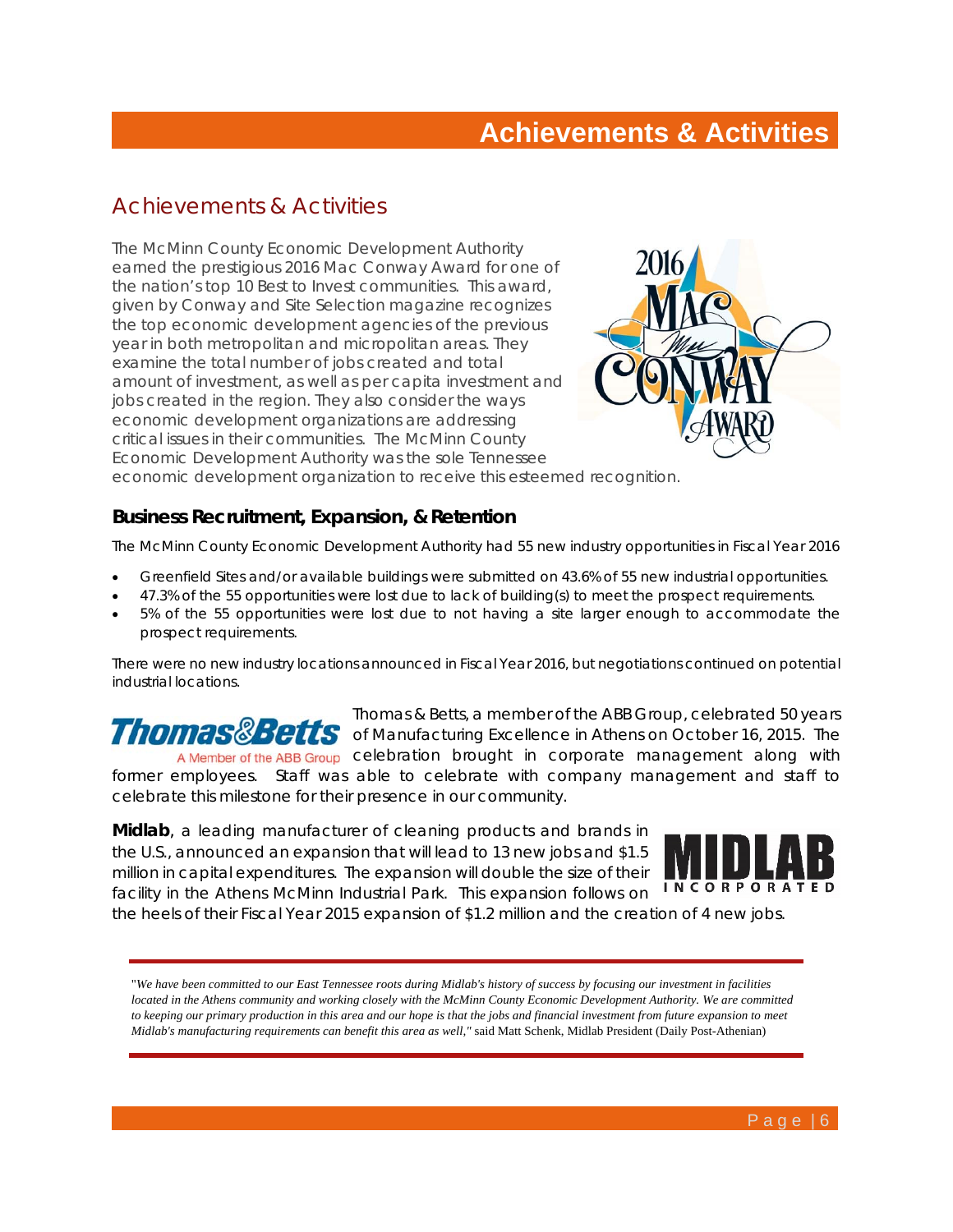Waupaca Foundry, merged with Hitachi Metals. Hitachi chose to maintain the Waupaca brand. Waupaca Foundry celebrated their 60<sup>th</sup> year anniversary by having celebrations at all their facilities, including the Etowah plant.

Resolute Forest Products completed the expansion they announced in Fiscal Year 2014. They closed on their approved Payment in Lieu of Tax (PILOT) agreements in December 2015. They continue work on their new tissue line expansion.

Coming off two record years of new job and investment announcements, Fiscal Year 2016 was a year where our industries were implementing their previously announced expansions. McMinn County saw a 3.4% increase of manufacturing employment between June 2015 and June 2016. Unemployment also hit an all-time low of 4.3% in May 2016. Average annual manufacturing wages hit a 10-year high at \$57,292. Moving forward into Fiscal Year 2017 and beyond, we must focus on diversifying our industrial base in order to remain competitive, and to cushion any impact of future economic slowdowns.

Tennessee continues to lead the nation in Foreign Direct Investment (FDI), and McMinn County has a strong manufacturing base of international companies. The Development Authority sees more inquiries by international companies than domestic companies in a given year. Therefore, international relations and marketing is important for the organization. Staff attended the Southeast US (SEUS)-Japan joint meeting, and Southeast US (SEUS)-Canada joint meeting to continue to build relationships with Japanese and Canadian government and businesses.

Tennessee was the host state for the annual Site Selectors Guild Conference in Nashville this fiscal year. Staff attended the welcome reception in an effort to continue to build and renew relationships with leading site selectors from around the nation.

Staff worked with the University of Tennessee Center for Industrial Services to offer Lean Leader Workshop Series for our local manufacturers. The 10-class training sessions were offered to our location industries from February through June.

Executive Director Price serves as the Alternate Director of the Southern Economic Development Council (SEDC). SEDC is the oldest and largest regional economic development organization in North America. Economic development representatives from seventeen states - Alabama, Arkansas, Florida, Georgia, Kansas, Kentucky, Louisiana, Maryland, Mississippi, Missouri, North Carolina, Oklahoma, South Carolina, Tennessee, Texas, Virginia, West Virginia, and the District of Columbia – make up the organizations. Staff participated in the annual planning retreat to develop a strategic plan of work for the organization.

Staff continued close relations with the Tennessee Department of Economic Development (ECD), TVA Economic Development, and regional economic development organizations. Staff met with site consultants, developers, and individual companies to promote McMinn County, and our available industrial properties. Staff attended the following conferences and events where industrial site location consultants and/or companies were present to network, strengthen relationships, and to further promote McMinn County. These events also offered professional development opportunities to help strengthen McMinn County's competitiveness.

- Athens Area Chamber of Commerce Annual Banquet
- Chattanooga Chamber Annual Meeting
- Etowah Area Chamber of Commerce Annual Banquet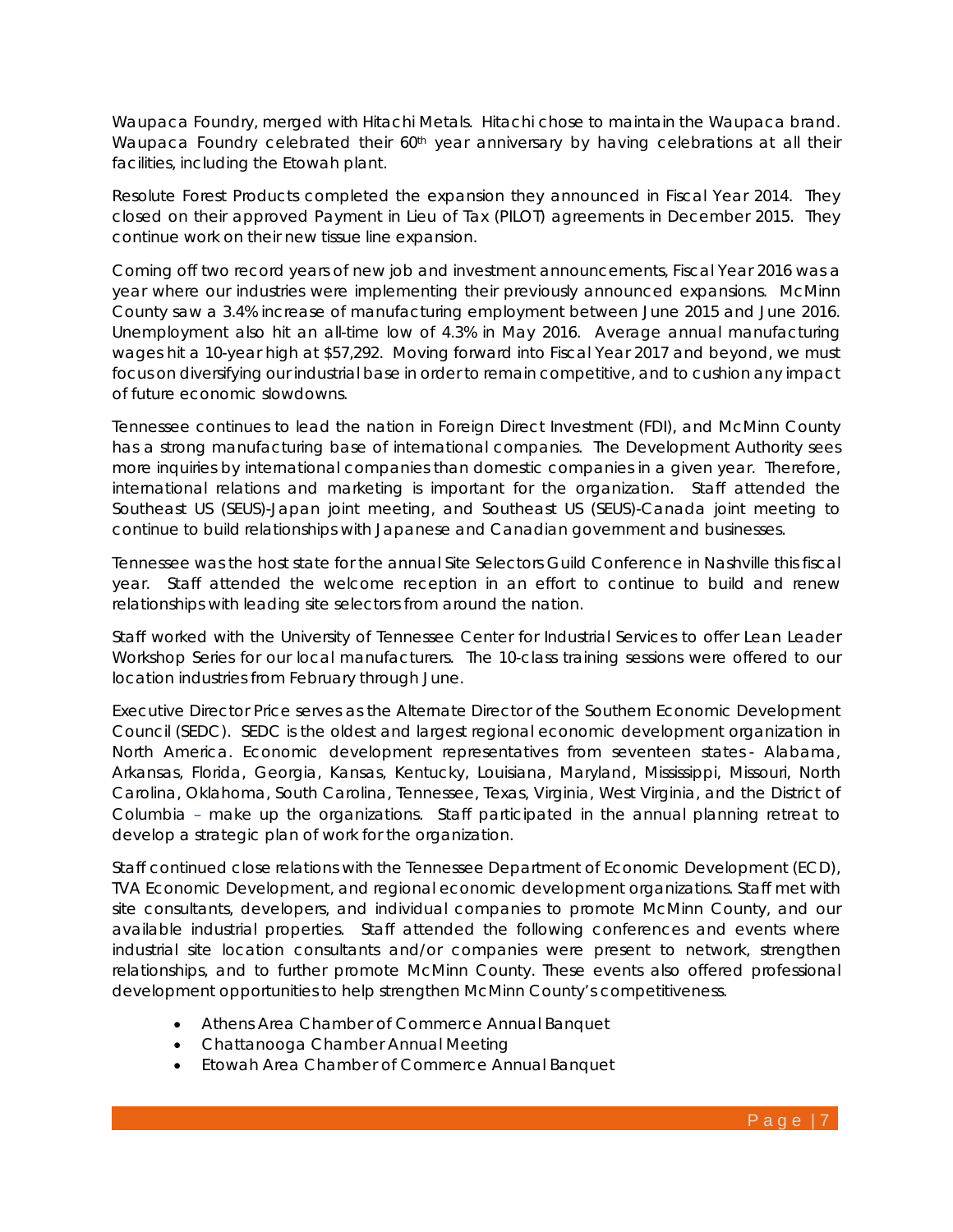- Greater Chattanooga Economic Partnership quarterly meetings
- International Economic Development Council Annual Conference
- Site Selectors Guild
- Southeast Industrial Development Association Regional Tour
- Southeastern U.S. (SEUS) Canada Joint Meeting
- Southeastern U.S. (SEUS)-Japan Joint Meeting
- Southern Economic Development Council Meet the Consultants
- Southern Economic Development Council Annual Meeting
- Tennessee Economic Development Council Fall Conference
- TVA Economic Development Forum
- TVA Economic Development Orientation
- Governor's Conference on Economic Development

With new environmental laws being enacted related to air quality, staff continues to stay abreast of new laws that may affect our industries and local citizens. The Tennessee Department of Environment and Conservation hosted a meeting related to new EPA laws related to ozone, where staff attended. McMinn County maintains an attainment status for air quality, which is important for the community and future industrial expansions and recruitment.

Staff continued with their annual visitation with existing industries to strengthen relationships, and to understand the needs of our local industries. These visits are instrumental for our retention and expansion programs, and have proved valuable in being able to attract new investment in our local industries. Existing industries will continue to be the driving force for economic growth in our community.

Goodman Manufacturing in Rhea County announced they would close their Dayton facility in the Fall of 2016 resulting in a job loss of 630. Staff worked with Goodman Manufacturing to help place their displaced employees in open positions with McMinn County manufacturers. A job fair was held in Dayton for McMinn County employers to interview the displaced employees.

The Development Authority continued to co-host the bi-annual Plant Manager's meetings. Topics at the meetings included: United Way, CAMBI updates, legislative updates, LEAP grant, Career Expo, Broadband Availability, Emergency Planning, Goodman Manufacturing Closing, Summer Interns, Main Street, and group discussions. Each meeting also included a profile of a local industry. Resolute Forest Products and E&E Manufacturing provided profiles from their respective industries.

The second annual Manufacturing Appreciation Week was held in conjunction with National Manufacturing Day, which is held the first Friday in October, annually. Our educational partners incorporated lessons in manufacturing into their weekly lesson plans, industry leaders were guest speakers in the classroom and offered industry tours to students and educators. The highlight of the week was the annual Industry Appreciation Day Lunch held on September 30, 2015. Derek Young with Derek Young Speaks was the key note speaker. Mr. Young



 $P$  a g e  $| 8$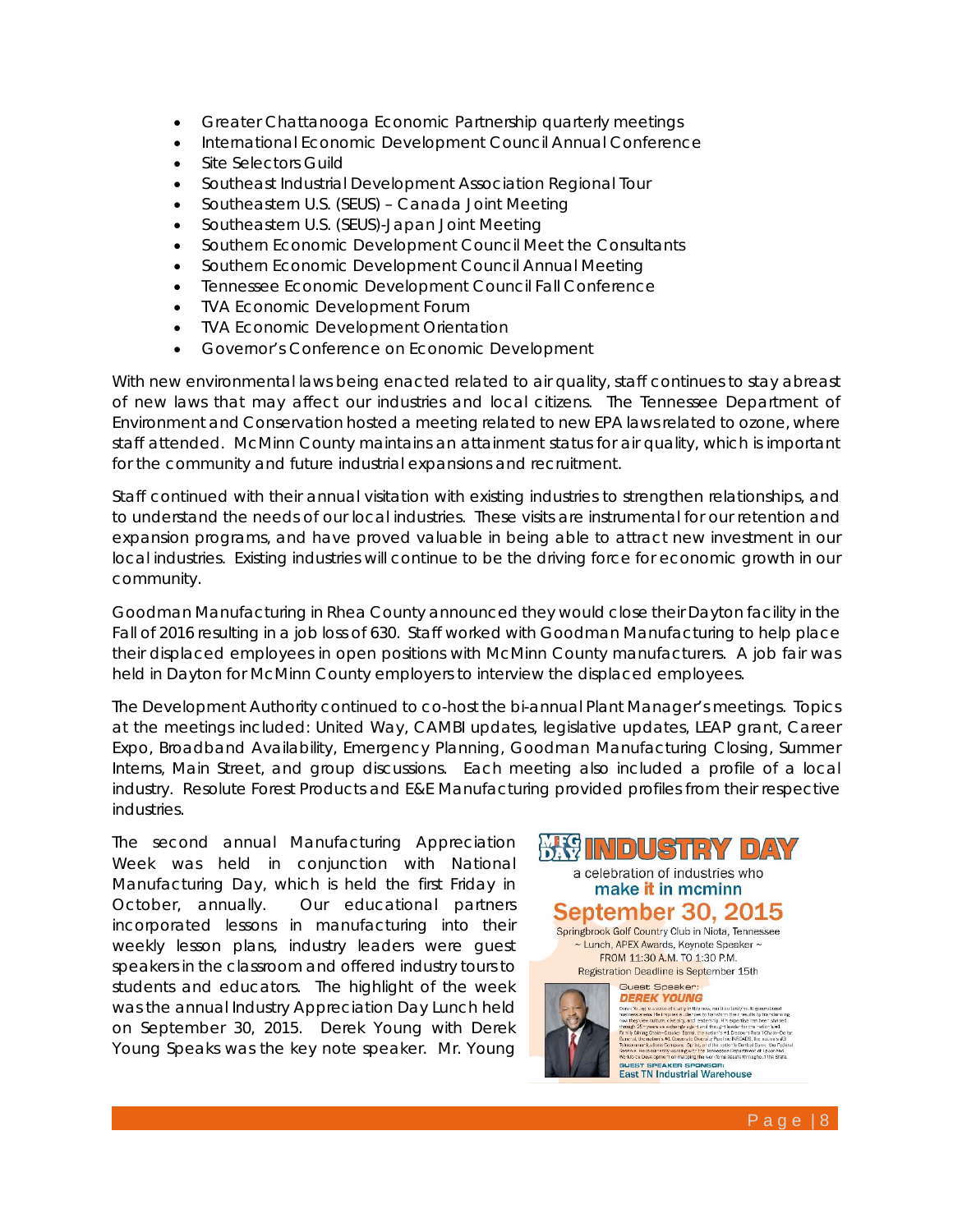presented 17 People Skills Every Leaders Should Know. East Tennessee Industrial Warehouse sponsored the speaker.

The APEX Awards, which recognize industries and individuals in McMinn County for **A**daptability, **P**erformance, and **Ex**cellence in their industry or profession, are a small way that we can highlight successes within our industry. In Fiscal Year 2016, we introduced a new award category that recognizes the achievements of a Career Technical Education (CTE) Student with aspirations of going into manufacturing. This new award gives us a stage to show the community the successes that are coming out of our local technical programs. To be eligible, the student must be enrolled in technical classes at either McMinn County Schools, Tennessee College of Applied Technology Athens, or Cleveland State Community College. Listed below are the Fiscal Year 2016 award winners and sponsors. The awards were presented at the annual Industry Day Lunch.



**Dylan Watson, MCHS APEX CTE Student of the Year**  Sponsor DENSO Manufacturing

**Bryan Carver, Thomas & Betts APEX Production Worker of the Year** Sponsor TCAT Athens





**Kim Kirkland, Thomas & Betts APEX Professional of the Year**  Sponsor Tennessee Wesleyan University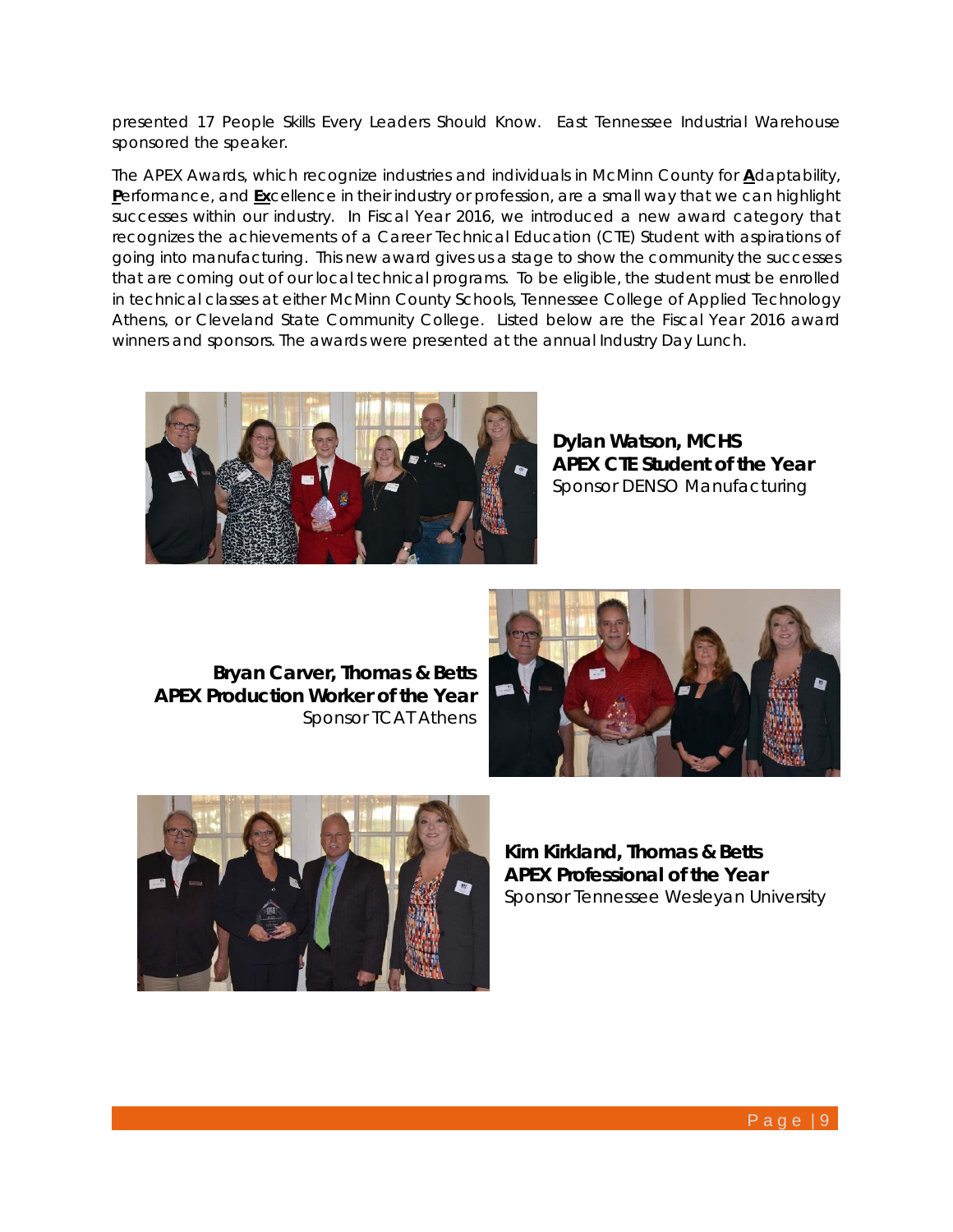**Shawn Bryant**  DENSO Manufacturing Athens, TN **Shawn Lindsey**  City of Athens Public Works **APEX Environmental Stewards of the Year**  Sponsor The Daily Post-Athenian





**Johnson Controls APEX Distinguished Service Award**  Sponsors: Athens Area Chamber of Commerce Etowah Area Chamber of Commerce

**Thomas & Betts APEX Innovator of the Year**  Sponsor McMinn County Economic Development Authority



The Tennessee College of Applied Technology Athens (TCAT) celebrated 50 years as an educational provider in McMinn County. Joni Walker, McMinn County Economic Development Authority Administrative Assistant, and former TCAT student was presented the Distinguished Alumni Award.



#### **Product Development**

The Development Authority is focused on building an inventory of developable properties for present and future economic growth. Throughout the Southeast Tennessee region, McMinn County currently has the most industrial Greenfield sites available for development, which strengthens our ability to attract new business locations. The Development Authority's Land Committee is charged with exploring and evaluating new product opportunities to expand our industrial base for future opportunities. A new industrial park is under construction in Cleveland,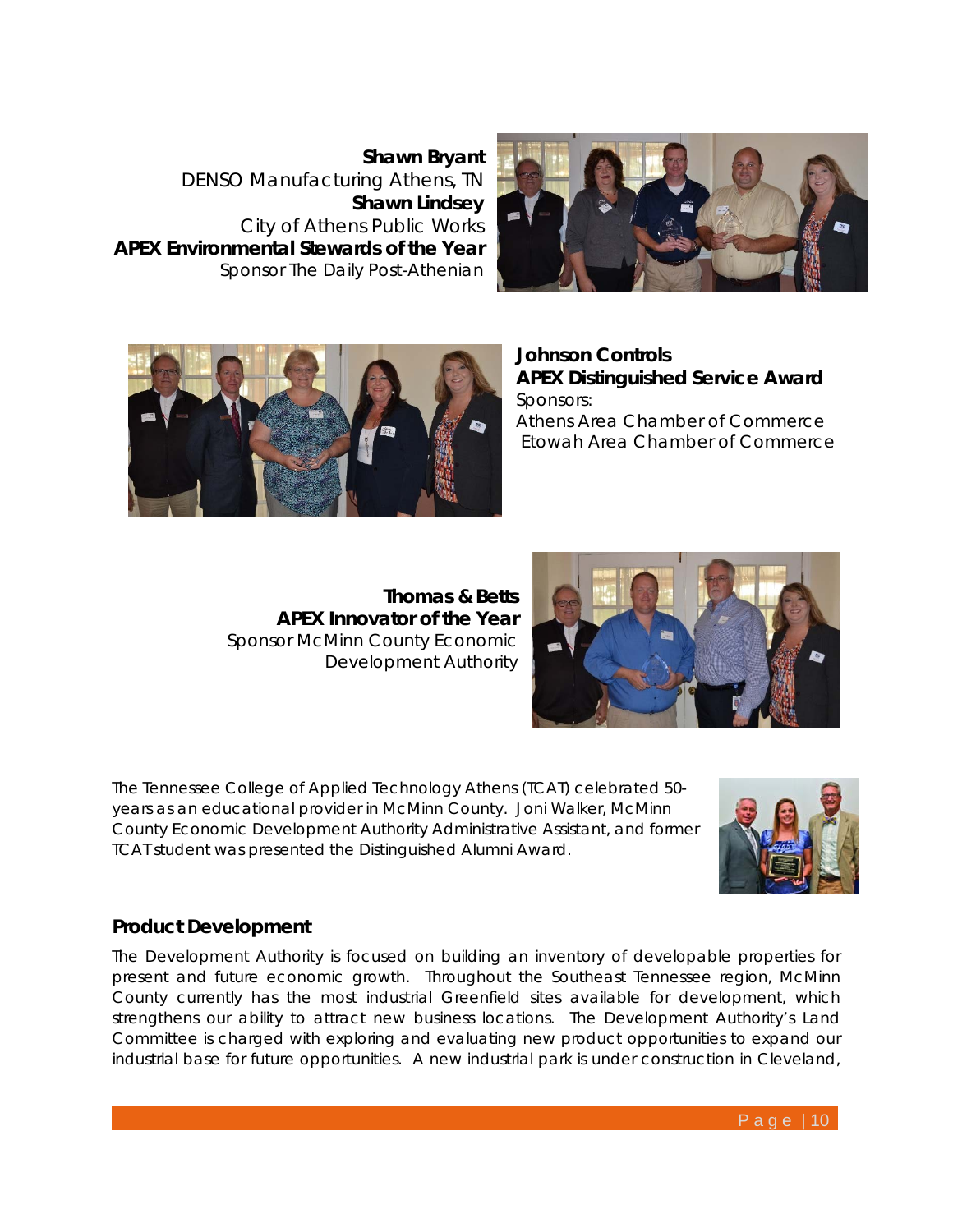which will bring an additional 330 acres of available industrial properties into the region in Fiscal Year 2017.

When companies are considering new locations, they are typically on a fast-track to get their product to market as quickly as possible. A trend that has emerged is companies wanting low cost, or free, land that has the due diligence and infrastructure completed to expedite the construction process. Another trend is the desire for prepared sites to lessen any unknown risks, lower costs, and accelerate the construction process. Sites that have gone through the Select TN Sites certification process are getting attention from site consultants and companies. Currently, the North Etowah Industrial Park is the only certified site in McMinn County.

The Development Authority was awarded a \$100,000 TVA InvestPrep matching grant for site clearing at the Interstate Industrial Park site. We completed environmental permitting in Fiscal Year 2016. Bids and clearing will begin in Fiscal Year 2017. Staff also coordinated a site visit with the U.S. Corps of Engineers, the Tennessee Department of Environment and Conservation, City of Athens Public Works, and a geotechnical consultant to discuss wetland mitigation, and the opportunities for on-site mitigation of the wetlands. The meeting was positive, but no permit will be issued until we have a site specific project that would require the mitigation.

Staff participated in Tennessee Department of Transportation Field Reviews for the State Industrial Access project on Highway 163 and also for the planned intersection improvements at the intersection of Highway 30 and Denso Drive. Staff also met TDOT executive staff and engineers in Nashville to discuss planning for a new industrial access road off of County Road 608 into the back part of the North Etowah Industrial Park.

Community sustainability has become important to modern manufacturing facilities. It is for that reason that McMinn County, the City of Athens, and Athens Utilities Board applied to become designated as a TVA Sustainable Community. In the first year of sustainability, the community was designated as a Silver ranked community. Designations include Platinum, Gold, and Silver standards. In Fiscal Year 2016, we were able to advance to a Gold standard sustainable community. Staff attended the TVA Sustainability Forum where we were recognized for our community sustainability.

Trends have proven that most companies begin their initial search looking for an existing building. Our inventory of existing buildings in McMinn County has been drastically reduced, so this frequently eliminates us from an initial search. Instead of requesting our public entities to allocate funds to build a speculative building, the Development Authority contracted with Michael Brady Inc. and Retenbach Constructors to design a virtual speculative building on the City of Athens Redfern site with a food and beverage processing facility in mind. Construction costs estimates were included as part of the package. The virtual building will be marketed to site consultants that specialize in food and beverage industries along with direct marketing to businesses within the industry.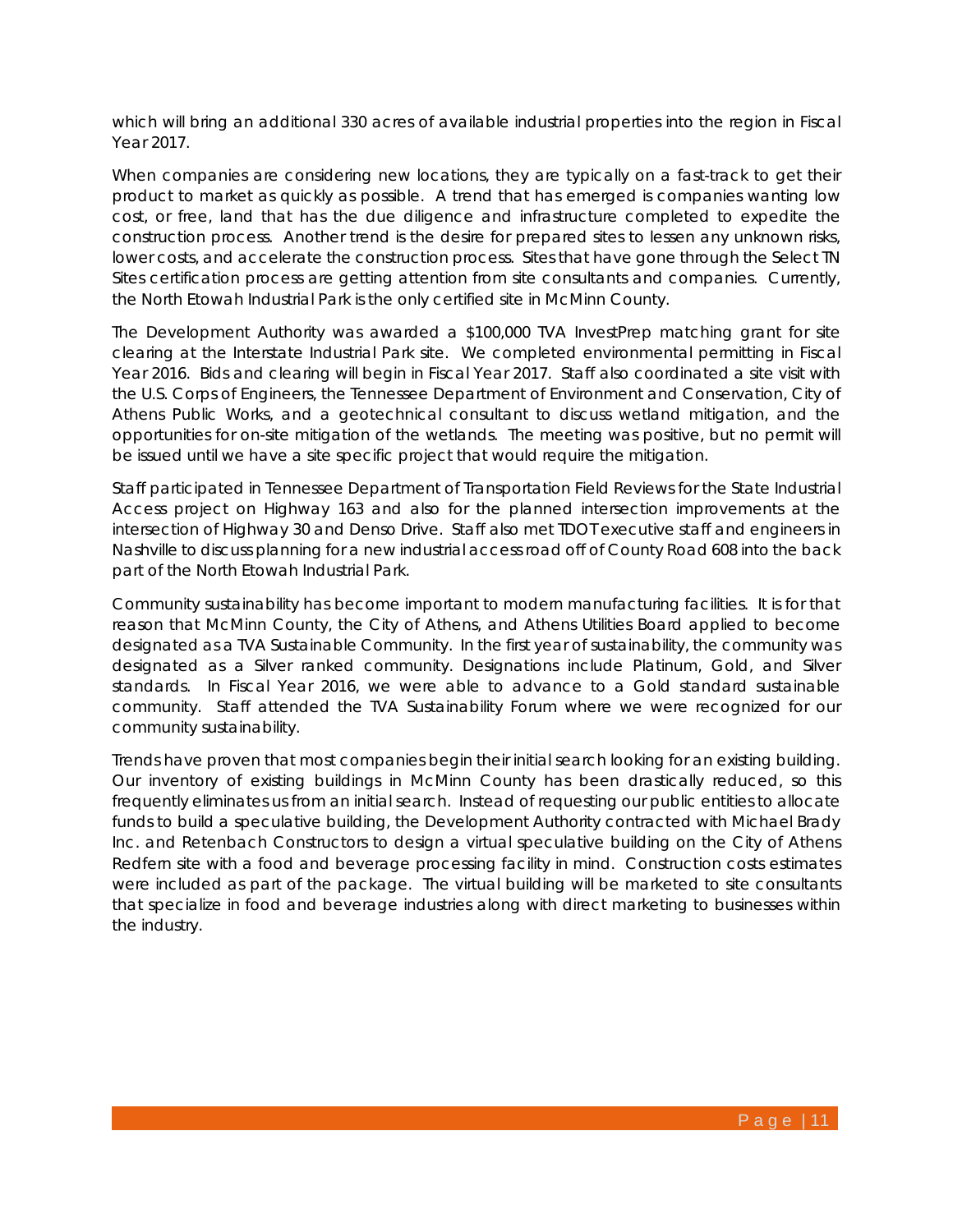

Nick Cazana, Commercial & Investment Properties, purchased 170 acres in the northern end of McMinn County along Highway 68 to be developed into an industrial park. Staff completed a Select TN Sites certification application, and met with the developer, engineers, and Monroe County/City of Sweetwater representative on infrastructure improvements that are needed and on marketing opportunities for the site. The site, named 75 Regional Commerce Park, is being marketed as a cooperative regional park. The site has excellent interstate visibility and

accessibility, and is well suited for distribution. Staff organized and hosted a meeting with the Tennessee Department of Transportation Regions 1 and 2 staffs, and representatives from McMinn, Monroe, and Sweetwater to discuss potential funding opportunities for improvements to Pleasant Grove Road.

*"They can expect a very upscale and first-class development,"* stated Nick Cazana, Exit 60 LLC, about the 75 Regional Commerce Park

The McMinn County Economic Development Authority has an option to purchase 189 acres in the North Etowah Industrial Park with E.M. and Phyllis Armstrong. With the option expiring, staff negotiated an extension of the option, and is working with McMinn County, the City of Etowah, and Etowah Utilities Board on ways to acquire the property. This will be a priority in Fiscal Year 2017. The North Etowah Industrial Park site was shown more than any other sites during Fiscal Year 2016, as we have seen an uptick in large industrial rail users looking for new site locations.



AT&T began a new Fiber Ready certification program that identifies industrial sites that have fiber available in their territory. The Athens McMinn Interstate Industrial Park, Mt. Verd Industrial Park, and the North Etowah Industrial Park were all certified as AT&T Fiber Ready parks. This certification followed Athens Utilities

Board's announcement offering of 1 GBPS service for industries in Fiscal Year 2015.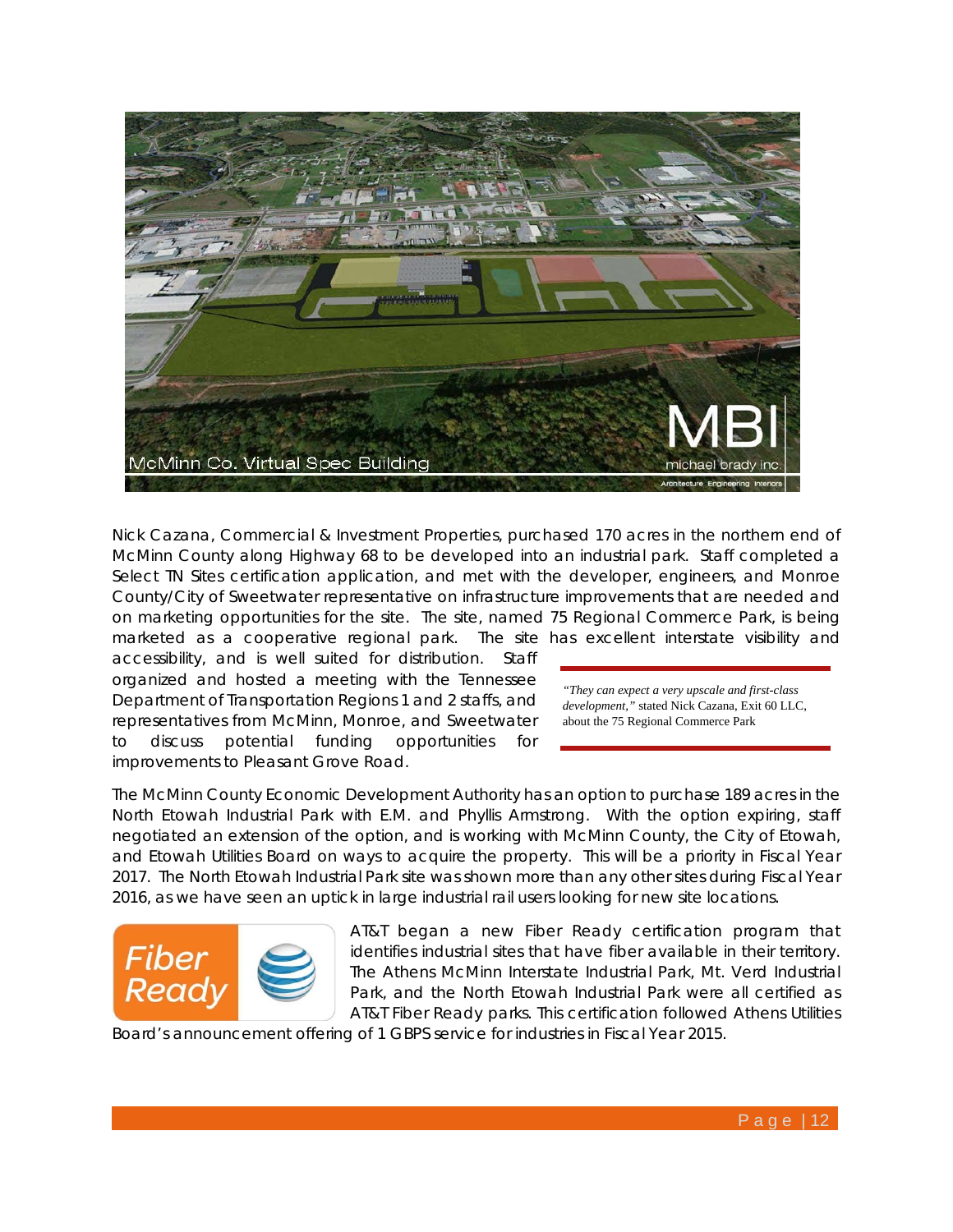

*Pictured Left to Right: Hugh Cantrell, General Manager of Denso, Shawn Lindsey, Director of City of Athens Public Works, Evonne Raper, City of Athens Council, and Matt Johnston, Plant Manager of Midlab*

The Development Authority dedicated 11.5 acres in the Interstate Industrial Park to be developed as an Eco Park. DENSO announced their partnership with the City of Athens to develop

the Eco Park with a \$240,000 grant over a three-year period. Midlab, located adjacent to the park, has participated in the donation of picnic tables. The Eco Park was opened in April 2016 and includes a walking trail, fruit orchard, 3,300 freshly planted trees and 1,000 East Tennessee tulips, and a Japanese-style pavilion.



*"It's a place where their associates can embrace nature,"* said Shawn Bryant, DENSO's manager of Safety, Health and Environment*. "It really opened my eyes to how cool it would be to have an outdoor classroom or learning environment that meets the needs of the community, but also meets the needs of what DENSO is trying to do with what we call Eco Vision and preserving the planet, which is one of our philosophies."*

The Industrial Development Bond Board of McMinn County, alongside the City of Athens and McMinn County adopted Tax Increment Financing (TIF) policies and procedures a few years back. Development Authority staff continued throughout the fiscal year to work with a regional grocery store on their interest to locate a new store in the south end of the City or in downtown. Staff along with City of Athens personnel drafted a Downtown Tax Increment Zone that includes the newly formed Main Street district, and also incorporates White Street south to Knight Road. The zone was adopted by Athens City Council.

As a Development Authority Strategic priority, Staff continued to communicate with State legislators on the importance of Annexation laws that support the growth of business and industry. Expansion of our industrial properties in Athens and Etowah will require annexation. The Development Authority, in cooperation with the Athens Area Chamber of Commerce and the Etowah Area Chamber of Commerce, hosted a Legislative Luncheon for our local and regional legislators. The Boards of Directors from each of the entities were present at the lunch. The lunch allowed the opportunity to express concerns about bills related to annexation that have been presented to the General Assembly, and how they would affect our community.

Maintenance of our industrial properties is also a function of the Development Authority. The cities of both Athens and Etowah assisted in mowing and ROW clearing of the parks. Environmental permitting for the clearing of the Athens McMinn Interstate Industrial Park was started. Hacker Signs developed entrance sign designs for both the Mt. Verd Industrial Park and the Athens McMinn Interstate Industrial Park.

#### **Workforce Development**

Attracting a skilled workforce continues to be a challenge for communities throughout the U.S. McMinn County has made significant strides over the past few years with its workforce development programs, but in order to sustain a successful industrial recruitment, expansion and retention program we must keep workforce development in the forefront of our programming. The Development Authority surveyed existing industries on the number of vacant jobs going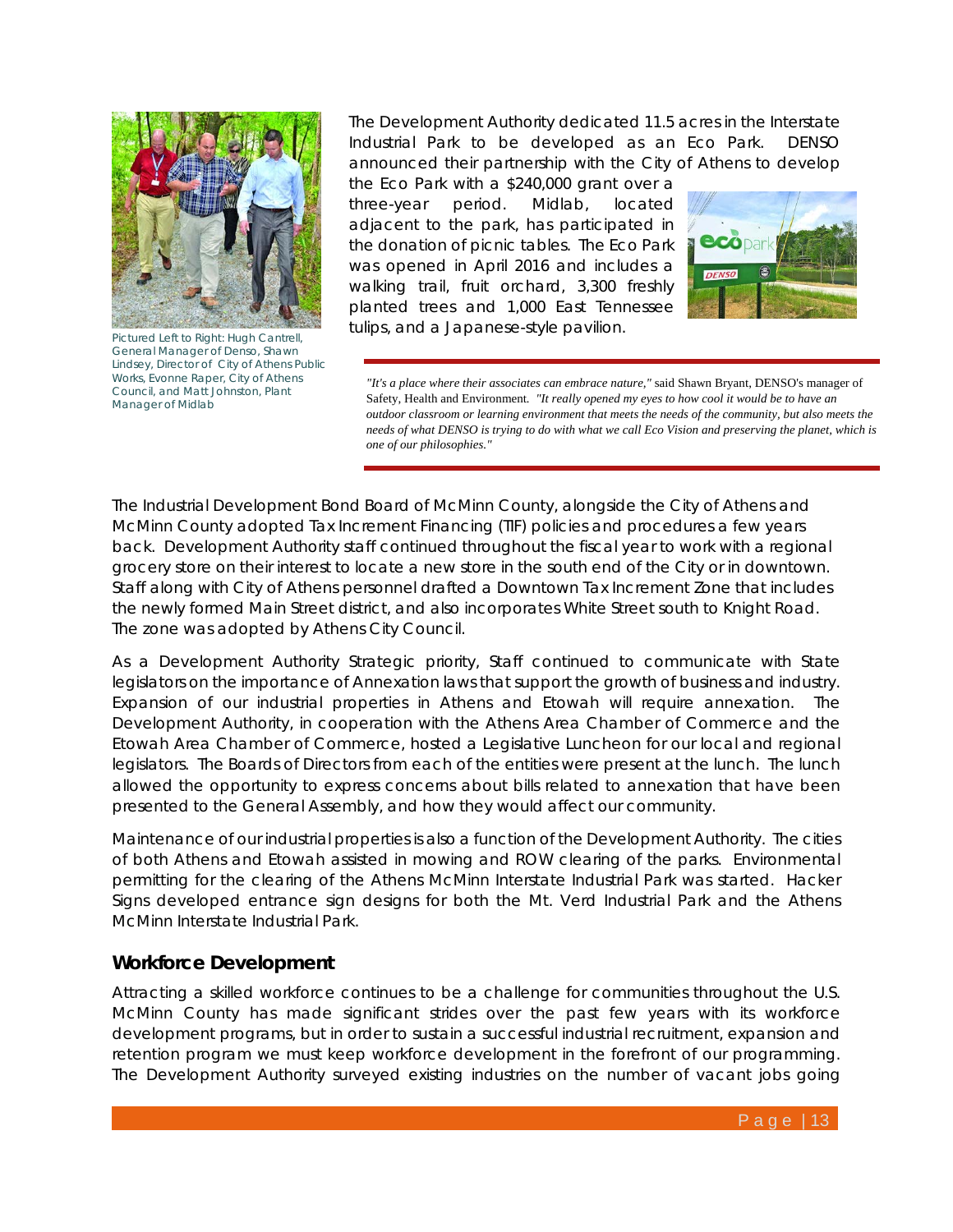unfilled, and found an astounding 400+ jobs were open at the time of the survey. Jobs continue to go unfilled and will continue to increase if we lose focus on building a pipeline of industrially minded and skilled workers. McMinn County is blessed to have the highest manufacturing employment per capita in the State of Tennessee. Therefore, our priority must be to train for the jobs we have in our community.

Staff is a member of the Workforce Innovations and Opportunity Act's Oversight Committee for region 5. The committee evaluates funding needs for training programs throughout the region. The committee focuses on funding training for in demand jobs.

Staff participated in a state-wide Workforce Development Asset Mapping. The goal for this state initiative was to develop a strong and comprehensive list of community assets that can be leveraged to improve how services are delivered to help Tennesseans go to work. We often find in communities, that several entities are doing some sort of workforce development, but oftentimes there are overlapping programs and no coordination between entities. This exercise was to help understand those overlaps and to bridge gaps in coordinating workforce development programs.

The Tennessee Valley Authority hosted a series of seminars focused on young talent infusion. Staff attending the regional seminar held at the Cleveland Bradley County Chamber. The purpose was to learn about the millennial workforce and how to better communicate and tap into this technological generation.

The Tennessee LEAP (Labor Education Alignment Program) grant that was received in Fiscal Year 2015 has shown great success. The program for our region is a collaborative effort between The Southeast Tennessee Development District, Tennessee College of Applied Technology Athens, Cleveland State Community College, Southeast Tennessee Pathways to Prosperity, and seven high schools within the Bradley, McMinn, Meigs, and Polk counties school districts, and local industrial partners. The grant received was \$946,280. The funds have been used to put mechatronics classes in, or enhance existing programs, in the seven high schools. The goal was to have 100 students enrolled in the program within the first year. The goal was exceeded with over 280 students enrolled in the first year. Staff serves on the marketing committee for the LEAP grant, and the committee is working on a campaign to continue marketing manufacturing careers to students and introducing them to electro-mechanical fields.

Staff presented at the McMinn County Schools in-service training session. The topic of the presentation was Manufacturing as a Career Option. The purpose was to educate the educators that manufacturing careers are viable, well paying, options for students, and to encourage lessons in manufacturing to be included in their lesson planning.

The fourth annual McMinn County Career Expo was held on October 1, 2015 in conjunction with Manufacturing Week. The Expo introduces local high school seniors to careers offered by our local industries, and to training opportunities. The Development Authority was a co-sponsor for the event, served on the planning committee, and assisted students at the event.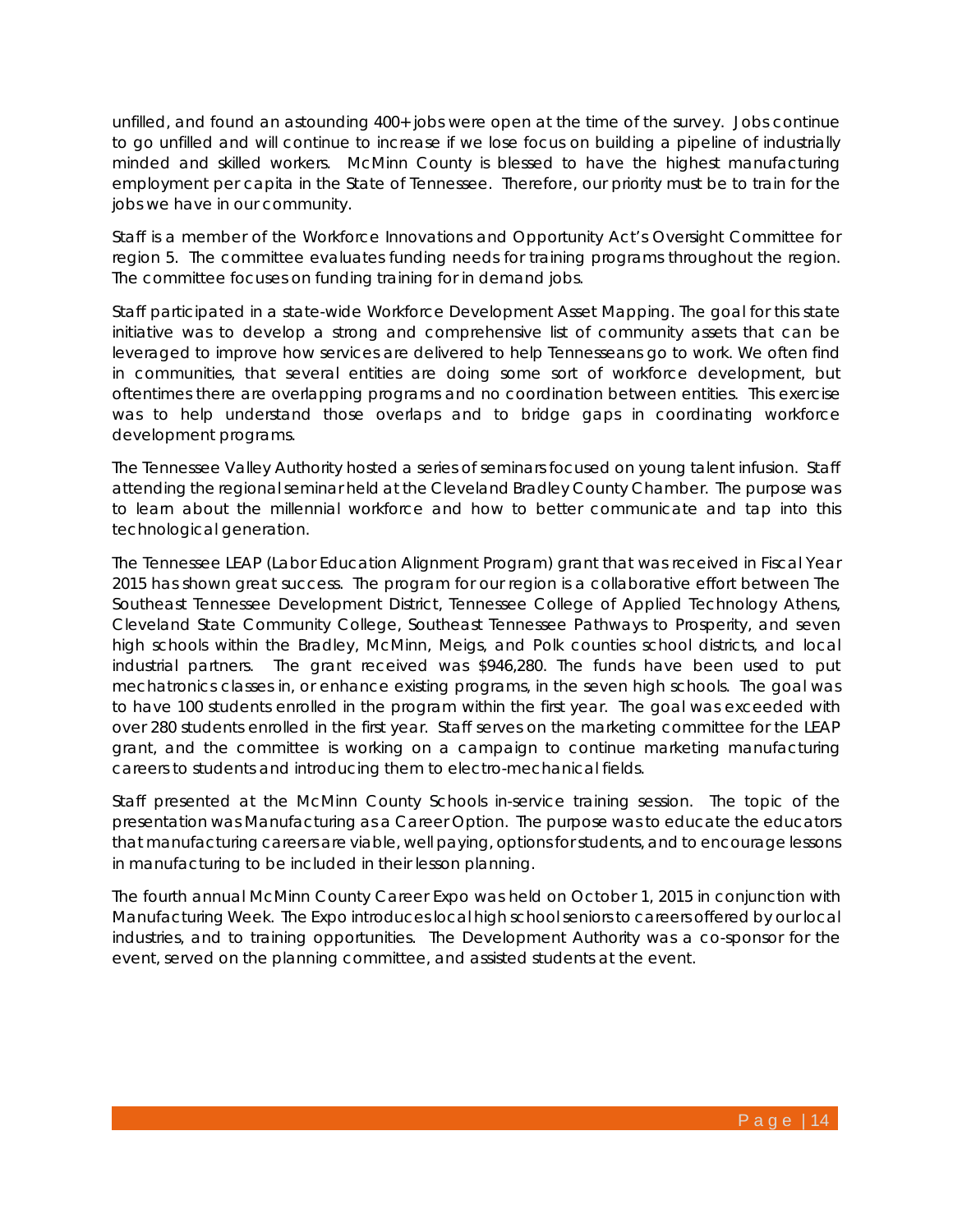The fourth annual McMinn County Job Fair was held at the Southeast Trade & Conference Center at Athens Regional Park on July 30, 2015. A day prior to the event, a How to Get a Job 101 workshop was held for those attending the job fair. The Development Authority was a cosponsor of this event, served on the planning committee, and assisted job seekers at the event. Over 500 job seekers attended the Job Fair with 61 companies represented.



Design was completed for a 33,000 square foot Center for Advanced Manufacturing and Business Innovation (CAMBI) at the Athens McMinn Interstate Industrial Park. Staff along with the Tennessee College of applied Technology and McMinn County continue to see funding for the Center estimated to be \$6.5 million. To date, \$2.7 million has been committed through public sources. Staff participated in a marketing video to be used to help recruit additional funding for the project. Staff along with a delegation from McMinn County met with Deputy Governor Jim Henry on opportunities for additional state funding for construction of the Center. The dedicated property in the Athens McMinn Interstate Industrial Park was rezoned to fit the need of CAMBI.

Staff serves on the Tennessee Wesleyan University Business Department Advisory Committee to help shape course offerings within the field of business.

Staff attended a Tri-State Regional Workforce Committee meeting at Tech Town Chattanooga. This meeting evolved into staff organizing a tour of the ORNL Demonstration Facility to see how their instruction in 3D printing could be enhanced with the technology advancements being made at the demonstration facility. Staff also started discussions with Tech Town on opportunities to develop a satellite facility in McMinn County.

#### **Marketing**

The Development Authority's brand, Make It In McMinn, continues to be widely recognized throughout the community, State, Southeast region, and with site consultants. We have been referred to as a positive example of community branding. Other economic development organizations throughout the State of Tennessee have called upon staff for recommendations on branding. Local organizations have also begun using our brand to promote McMinn County.



The staff uses website, social media, and direct marketing as a tool for marketing our community. Next fiscal year, new marketing materials will be developed and used for direct marketing and site visits.

The Development Authority received a \$1,000 TVA Partnership grant to be used to enhance marketing efforts along with a \$10,000 Three Star grant.

The Development Authority advertised in the new Chattanooga Region magazine as a part of the new Greater Chattanooga Economic Partnership.

The best marketing tool we can offer is hosting visits to our community for site selectors, Tennessee Department of Economic and Community Development Project Managers, TVA Target Market Specialists, and other regional and state economic development groups. We hosted a variety of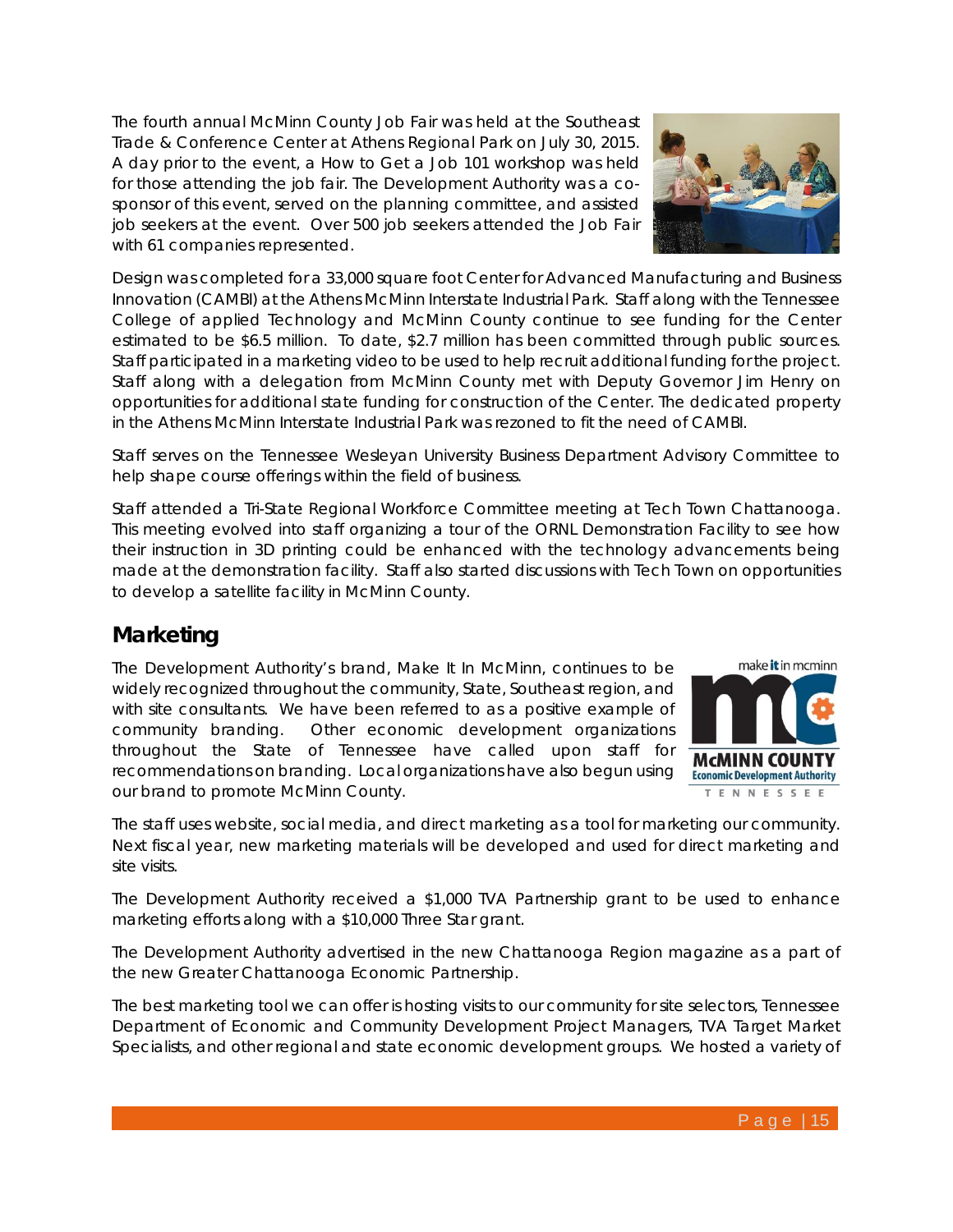these visits to introduce our sites and community and refresh memories of those who have visited in the past.

We maintain a database of available industrial properties through the tvasites.com searchable database. This comprehensive database includes available sites, and buildings, throughout the Tennessee Valley. We subscribed to the LocalInsite tool for the database, and incorporate McMinn County's portion of the database onto our website.

While most of the Development Authority's marketing is focused outside of McMinn County, it is still important to tell our story to our stakeholders and local citizens. Internal marketing efforts were included as part of our marketing plan. Staff wrote articles for inclusion in the Daily Post-Athenian FYI, and Foundations special editions. Press releases were also written and distributed to media outlets throughout the year highlighting accomplishments, special visits to the community, state of the economy, and co-sponsored events. Another focus for our internal marketing includes keeping civic groups abreast on the state of the economy, and activity of the Development Authority. Staff made presentations at local civic groups, and presented to the Leadership McMinn class on their industry day. Monthly activity reports were sent to public funding entities, and a quarterly partner's breakfast was held to keep our stakeholders informed of the activities of the organization.

#### **Administrative & Professional Development**

The full membership of the Development Authority meets annually to conduct business on behalf of the organization. The annual meeting was held on June 16, 2016, at the Springbrook Golf and Country Club in Niota, Tennessee. The members elected new Directors to serve on the Board for fiscal year 2017, and enjoyed a time of networking with fellow members.

Staff attended a mandatory Tennessee Consolidated Retirement Service meeting on changes to the TCRS system and actuarial studies. Staff also participates in monthly Agency Benefit Coordinator conference call in order to stay active in the State Health Benefits system for our employee health insurance benefits.

Staying abreast of proposed legislation that can positively, or negatively, affect our economic development efforts, and maintaining positive relations with our state and federal legislators are important roles of the Development Authority. Staff participated in the Tennessee Economic Development Council's Legislative Day on the Hill, the Tennessee Chamber of Commerce and Industrial Day on the Hill, and met with state legislators in Nashville throughout their time in session. The Development Authority co-hosted a legislative luncheon in McMinn County with the Athens Area Chamber of Commerce and the Etowah Area Chamber of Commerce.

Staff continued to be the administrative arm of the Industrial Development Bond Board of McMinn County, and for the Governor's Three Star Program.

Staff participated and presented at the McMinn County Commission and the Athens City Council planning retreats to help shape community strategic priorities for the year.

Executive Director Price was asked to instruct a marketing class at the Tennessee Basic Economic Development class. This class is a certified class recognized by the International Economic Development Council. She also served as a grader at the national Certified Economic Developer exam in Atlanta.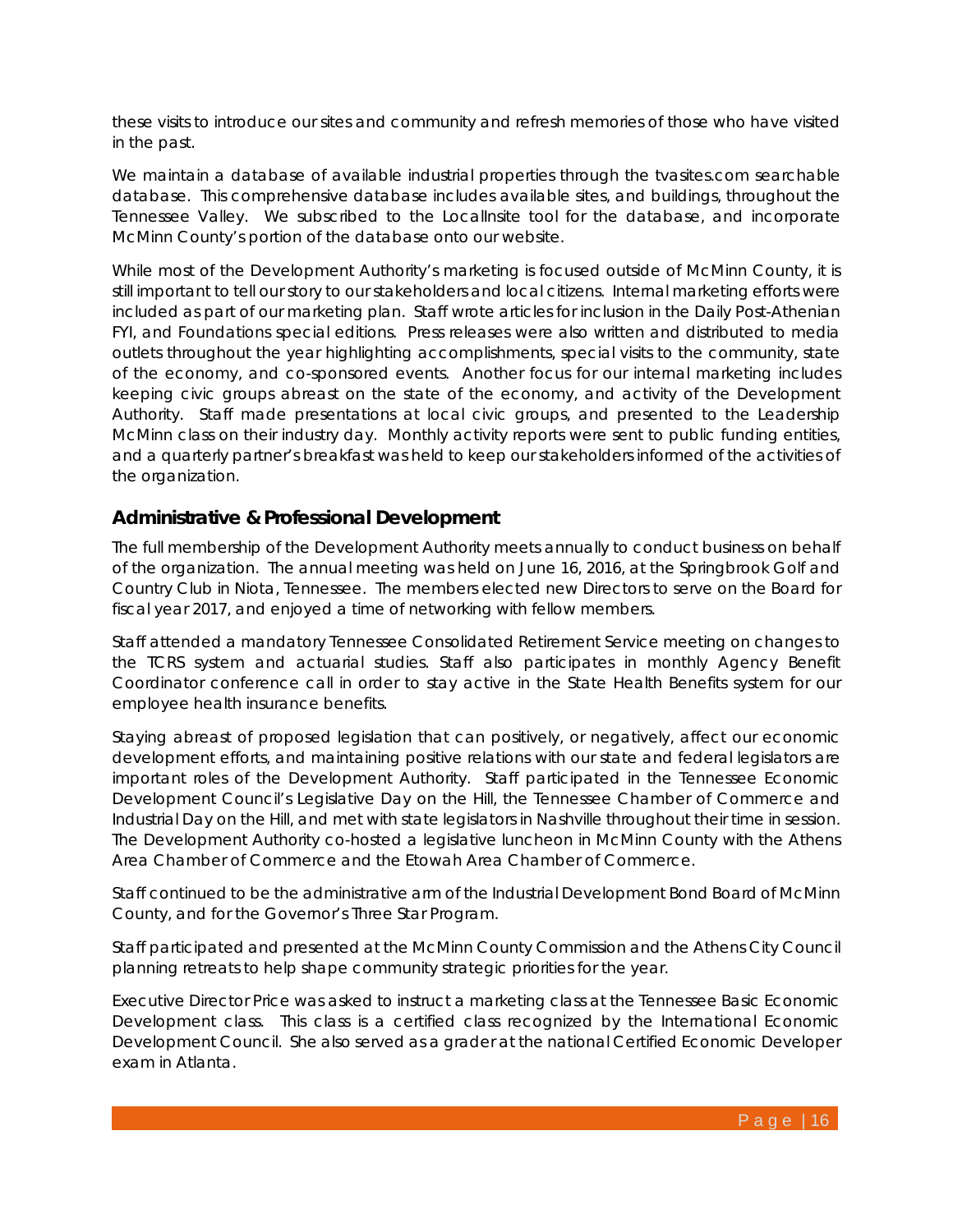Professional development is an important part of the growth of any organization. It is important to stay abreast of industry trends, and new programs to benefit our economic development efforts. Staff participated in seminars, conferences, webinars, conference calls and trainings.

The Development Authority, and staff, maintained professional memberships and affiliations in national, regional, state, and local organizations and civic groups. Following are a list of affiliations:

- Athens Kiwanis Club.
- **Greater Athens Human Resource Association.**
- International Economic Development Council.
- **•** Southern Economic Development Council.
- Tennessee Chamber of Commerce & Industry.
- Tennessee Economic Development Council.
- **•** Tennessee Wesleyan Business Advisory Committee.
- **•** Tri-State Regional Workforce Alliance.
- Ex-Officio Director for Athens Area Chamber of Commerce
- Ex-Officio Director for Etowah Area Chamber of Commerce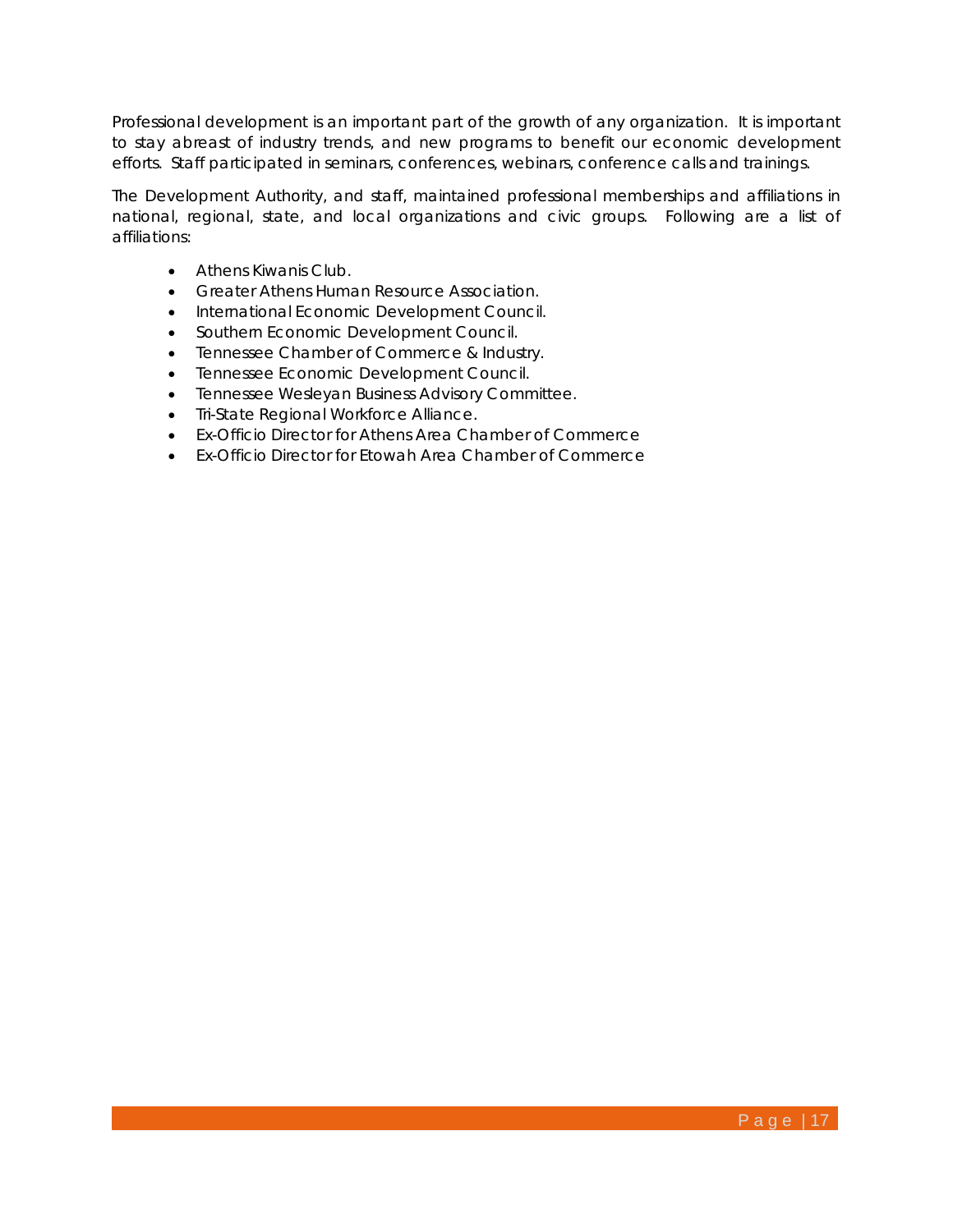### **Organization Information**

#### Organization Leadership

**OFFICERS** 

**Thom Johnson\*, President** David Alley\*, Vice President Will Estes\*, Treasurer Stuart Sullins\*, Past President

John Gentry\* David Crews Ann Davis Bob Lambert Eric Newberry\* John Goins\* Rhonda Whaley Will Estes\* Jason McConkey Jim Wilson Shane Sewell Farah Reynolds Porter Clark Scott Moore

**DIRECTORS** 

**BOARD OF** 

**Kathy Price** 

**STAFF**  Executive Director 423.745.1506 Kathy@MakeItInMcMinn.org

*\*Denotes Executive Committee Member*

**5 S Hill Street, Suite C Athens, TN 37303 Tel** 423.745.1506 **Fax** 423.745.1507 **www.MakeItInMcMinn.org** Jason Housley Scott Cass Jerry Smith Rob Preston Durant Tullock Stewart Smith Harley Knowles Ex-officio (non-voting) Matthew Gravley Mitchell Moore\* Rhonda Whaley Senator Mike Bell Representative John Forgety

**Amanda Coleman** 

Administrative Assistant 423.745.1506 info@MakeItInMcMinn.org